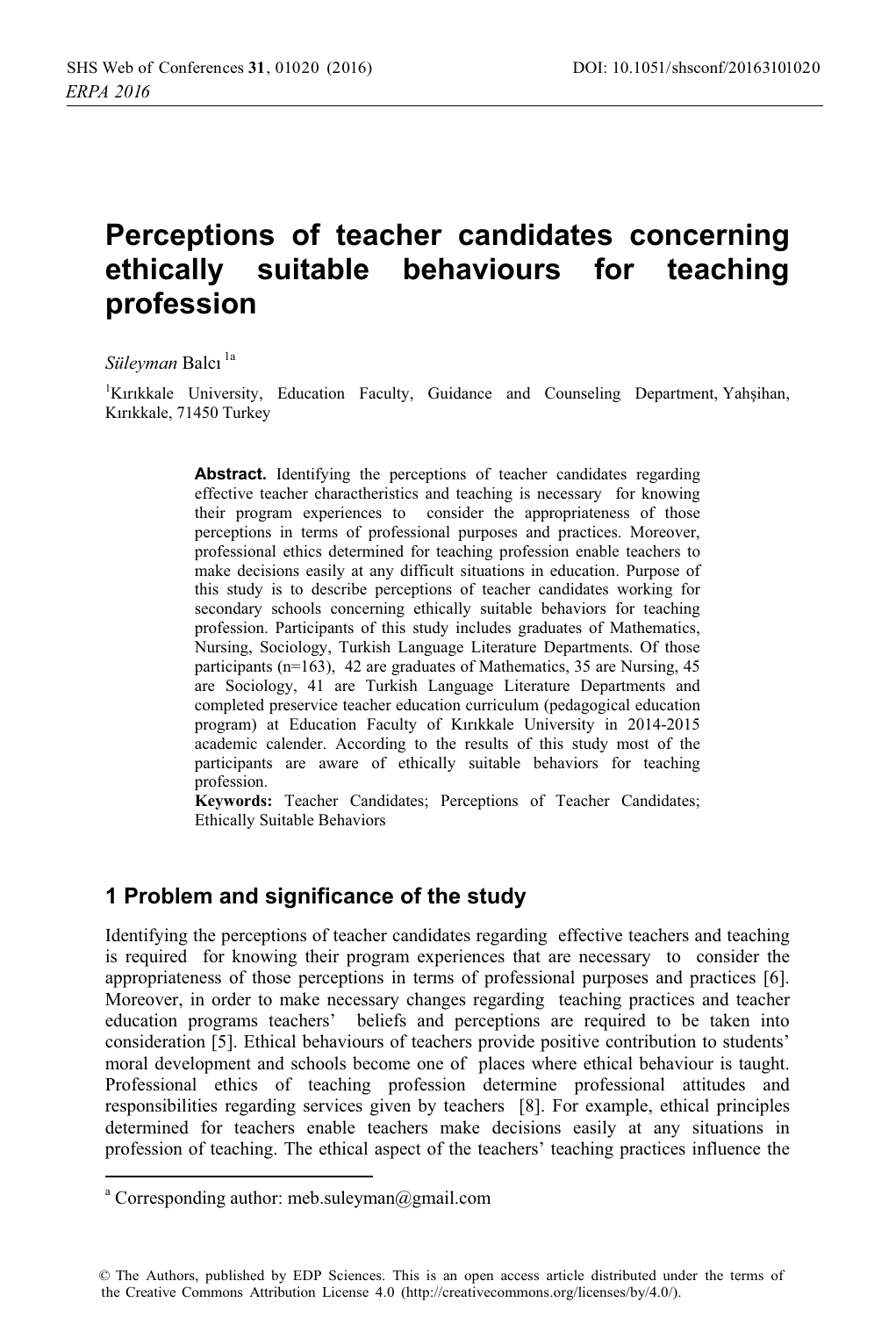ethical climate in schools directly or indirectly [2]. Moreover, ethically suitable decisions and behaviours of teachers during teaching practices are able to improve their education so that they can make an effective contribution to the development of student [4]. With these features teachers are able to influence students mentally, emotionally, spiritually and physically. By this way, teachers try to enable students to develop their capacities and to behave responsibly and ethically by making their works in the most appropriate manner. Consequently, profession of teaching constitutes basics of schools and basics of a community which are sensitive to ethical principles.

Some of the teacher associations have determined ethical principles for teachers such as Association of American Educators (AAE) and another teacher association from Canada. AAE have developed code of ethics for educators. This code of ethics includes four basic principles concerning the rights of students and educators. These principles are determined by AAE and stated briefly as following [1]:

1. Ethical conduct toward students: This principle states that the professional educator accepts personal responsibility for teaching students character qualities that will help them evaluate the consequences of and accept the responsibility for their actions and choices. Therefore, all educators are obligated to help foster civic virtues such as integrity, diligence, responsibility, cooperation, loyalty, fidelity, and respect for the law, for human life, for others, and for self.

2. Ethical conduct toward practices and performance: This principle states that the professional educator is expected to show responsibility and accountability for his or her performance and continually strives to demonstrate competence and to maintain the dignity of the profession by respecting and obeying the law and by demonstrating personal integrity.

3. Ethical conduct toward professional colleagues: This principle states that the professional educator is expected to accord just and equitable treatment to all members of the profession in exemplifying ethical relations with colleagues.

4. Ethical conduct toward parents and community: This principle states that the professional educator is expected to recognize that quality education is the common goal of the public, boards of education, and educators, and that a cooperative effort is essential among these groups to attain that goal.

Members of the Ontario College of Teachers as another teacher association from Canada have determined ethical standards for teaching profession in order to inspire teachers to reflect and uphold the honour and dignity of the teaching profession, to identify the ethical responsibilities and commitments in the teaching profession, to guide ethical decisions and actions in the teaching profession, and to promote public trust and confidence in the teaching profession [7]. These ethical standards are stated as following:

1. Care: This includes compassion, acceptance, interest and insight for developing students' potential and means that teachers express their commitment to students' wellbeing and learning through positive influence, professional judgment and empathy in practice.

2. Respect: This means that teachers honour human dignity, emotional wellness and cognitive development and model respect for spiritual and cultural values, social justice, confidentiality, freedom, democracy and the environment.

3. Trust: This includes that teachers' professional relationships with students, colleagues, parents, guardians and the public are based on fairness, openness, honesty and trust.

4. Integrity: This states that teachers follow honesty, reliability and moral action in their professional commitments and responsibilities.

Some ethical concepts related with ethically suitable behaviours of teachers were determined by the researcher by using aforementioned ethical principles developed by two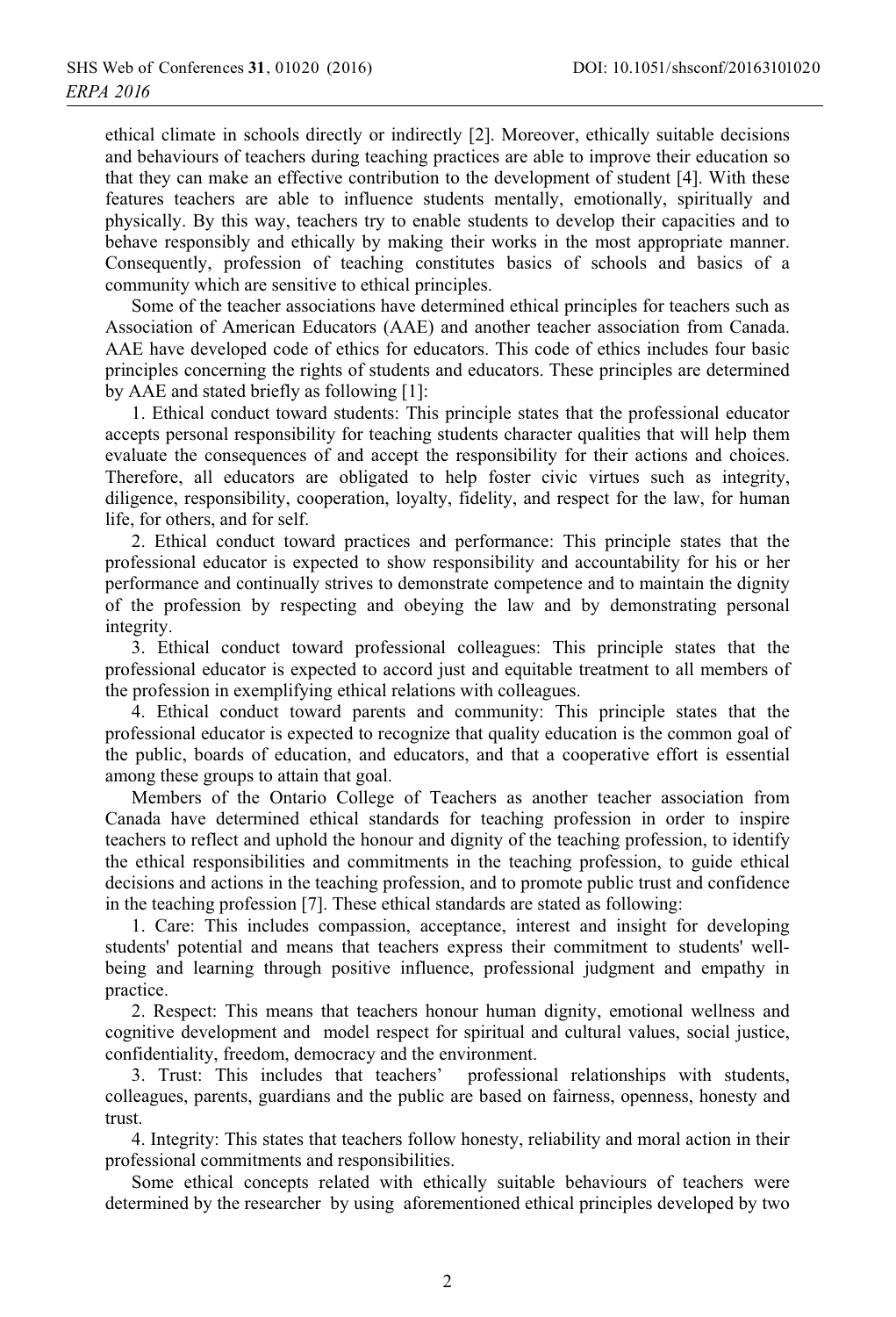different teacher association. These concepts are care, trust, respect, integrity and behaviour modelling. Therefore, the aim of this study is to describe perceptions of teacher candidates of secondary schools regarding ethically suitable behaviours of teachers during practice of teaching in terms of these concepts.

## 2 Method

#### 2.1 Research Model

In this study perceptions of teacher candidates of secondary schools regarding ethically suitable behaviours of teachers during practice of teaching were analysed by using qualitative research technique.

#### 2.2 Sample

In this study Purposeful sampling technique were used to determine the participants. Participants of this study is teacher candidates of secondary schools  $(n=163)$  who are university graduates and completed preservice teacher education curriculum courses (pedagogical education program) at Education faculty of Kırıkkale University in 2014-2015 academic year. Of those university graduates, 42 are graduated from Mathematics; 35 are graduated from Nursing; 45 are graduated from Sociology and 41 are graduated from Turkish Language Literature.

#### 2.3 Data collection

An open ended question were asked to participants and demanded to write down their perceptions as answer for this question "According to you what are the features of a teacher who behaves ethically and who has ethical principles?" and their responses were taken in written form.

#### 2.4 Data analysis

After analysing participant's written responses, content of written responses were clustered into a frame of related themes. By this way, written responses of participants were organized logically. Then, themes related with the content were determined. Words, expressions and sentences were coded for stating these themes clearly and categories were determined for each theme. Finally, percentages of each theme were calculated to produce meaningful description about perceptions of participants.

### 3 Findings

Perceptions of participants were organized in terms of 5 themes. These themes are care, trust, respect, integrity and behavior modeling. Categories determined for each theme are as following: Care includes knowing student and student's family, showing effort to reach student, trying to understand student's problems, having good communication, being patient, being nurturing, listening to student carefully. Trust includes being fair and showing equality in classroom, being fair during determining scores and grades of lessons and courses, establishing relationship with all students equally. Respect includes using expressions with respectful manner to students, using objective conversation manner, being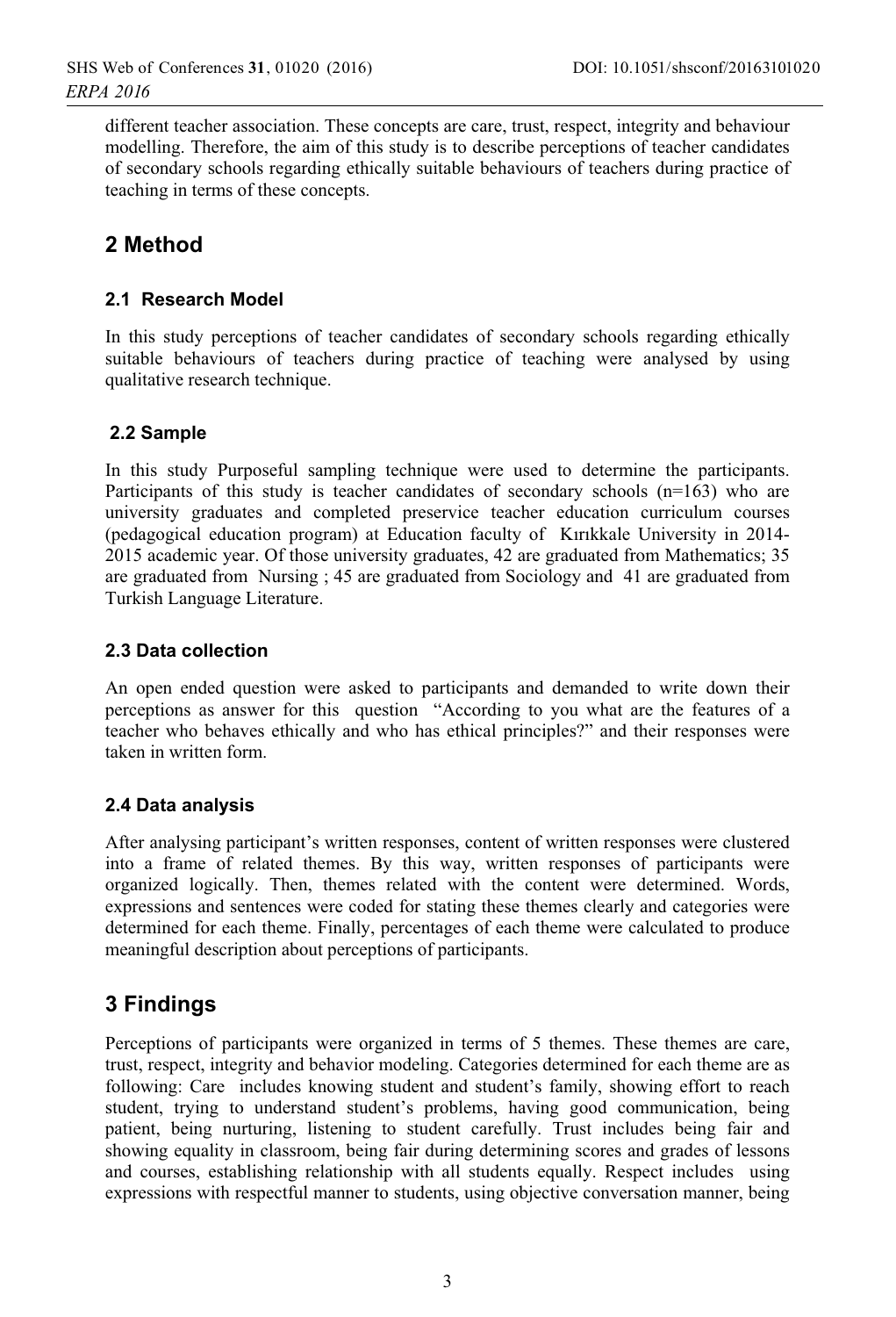respectful to thoughts and beliefs of students, being respectful to social values of community. Integrity includes being fair, being truthful and reliable and being democratical. Behavior modeling includes being tolerant, renewing himself/herself, being moral and educative, being sincerely, managing class effectively, teaching well. Sample perceptions of participants were given as example for each category in Table 1.

| Themes               | Categories                                                                                                                                                                                                                                                          | Examples of perceptions                                                                                                                                                                                                                                                                                                                                                                                                                              |
|----------------------|---------------------------------------------------------------------------------------------------------------------------------------------------------------------------------------------------------------------------------------------------------------------|------------------------------------------------------------------------------------------------------------------------------------------------------------------------------------------------------------------------------------------------------------------------------------------------------------------------------------------------------------------------------------------------------------------------------------------------------|
| Care                 | knowing<br>student<br>and<br>student's family,<br>showing<br>effort to<br>reach<br>student.<br>trying<br>understand<br>to<br>student's problems, having<br>good communication, being<br>patient,<br>being<br>nurturing,<br>listening<br>student<br>to<br>carefully. | Teachers should know student's social environment,<br>family<br>relations,<br>economical<br>stuations,<br>have<br>communication with family of student one-by-one,<br>should understand<br>student, be able to<br>help<br>development and adjustment of student.<br>Teachers should search the reasons if student don't<br>want to come school, able to help student to solve<br>his/her problems, should be aware of differences<br>among students. |
| Respect              | expressions<br>with<br>using<br>respectful<br>manner<br>to<br>students,<br>objective<br>using<br>conversation manner,<br>being respectful to thoughts<br>and beliefs of students,<br>being respectful to social<br>values of community.                             | Teachers should listen to students carefully while<br>they are speaking, and give them equal opportunity<br>to speak.<br>Teachers show students they are distinguished while<br>speaking<br>and consider the differences<br>among<br>students.<br>Teachers are sensitive to values of community,<br>follow the social rules adopted by the community<br>and show respect to any opinions.                                                            |
| Trust                | being fair<br>and<br>showing<br>equality in classroom,<br>being<br>during<br>fair<br>determining<br>and<br>scores<br>grades<br>of<br>lessons<br>and<br>courses.<br>establishing<br>relationship with all students<br>equally                                        | Teachers provide equal opportunities, treat equally<br>and fairly, keep his athourity with respectful and soft<br>manner, cover the names while giving scores for<br>exam paper, have good communication manners,<br>behave with teacher identity in social life.                                                                                                                                                                                    |
| Integrity            | being fair, being truthful and<br>reliable<br>and<br>being<br>democratical                                                                                                                                                                                          | Teachers do not discriminate, act honestly, maintain<br>the distance between students, do not evaluate<br>students according to their physical appereance,<br>provide support to be respectful individuals to<br>other's desicions.<br>Teachers show fair attitudes to all students, answer<br>students' questions objectively, have equal distance<br>towards all students and do not clarify their political<br>thought or ideas during lesson.    |
| Behavior<br>modeling | being tolerant,<br>renewing himself/herself,<br>being moral and educative,<br>being sincerely,<br>managing class effectively,<br>teaching well.                                                                                                                     | Teachers act flexibly against problems, renew his/her<br>knowledge about students constantly, live according<br>to what he/she says, raise students with democratic-<br>minded, follow the technological developments and<br>use them in education.<br>Teachers should become an role model with his/her<br>morality, behavior, conversation, have work ethics,<br>maintain control within class and be aware of his/her<br>responsibilities.        |

| Table 1. Examples of perceptions concerning themes and categories |  |
|-------------------------------------------------------------------|--|
|-------------------------------------------------------------------|--|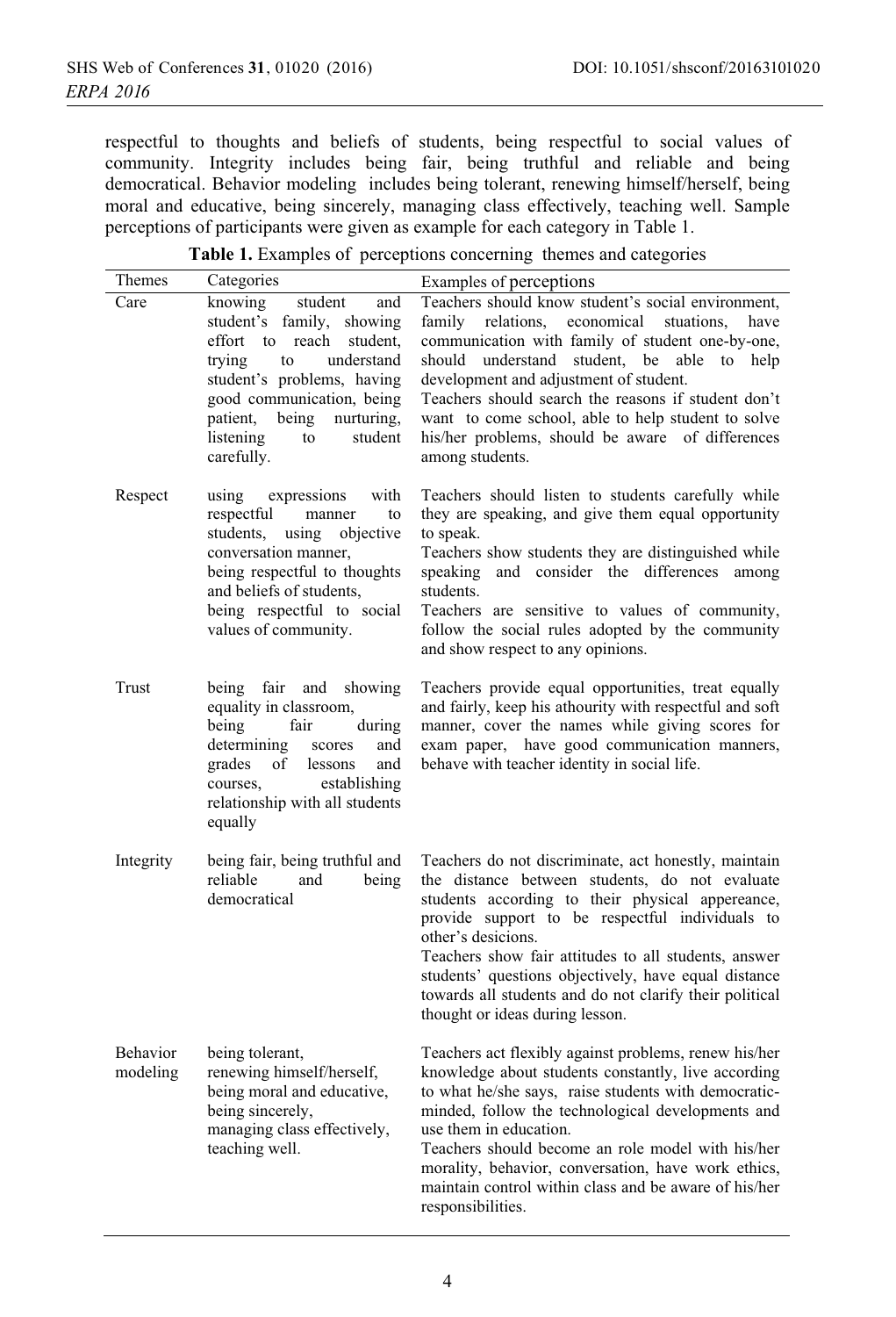Perceptions of teacher candidates of secondary schools were analysed according to the themes and the categories concerning these themes were determined. Percentages of each theme were calculated to produce meaningful description about perceptions of participants and given in Table 2.

| <b>Themes</b>      | Mathematics   | Nursing | Sociology | Literature |
|--------------------|---------------|---------|-----------|------------|
| Care               | <sup>41</sup> | 59      | 55        |            |
| Trust              | 62            | 55      | 49        | 30         |
| Respect            | 61            | 44      | 21        | 57         |
| Integrity          | 40            | 24      | 29        | 51         |
| Behavior modelling | 25            |         | 58        |            |

Table 2. Percentages of perceptions in terms of themes and departments

As seen in Table 2 participant's perceptions were clustered into five themes concerning ethically suitable behaviors of teachers. In terms of graduated departments in the theme of care, 41 % of Mathematics graduates, 59 % of Nursing graduates, 55 % of Sociology graduates and 32 % of Literature graduates stated that teacher with ethically suitable behaviour should have caring behaviour such as knowing student and student's family, showing effort to reach student, trying to understand student's problems, having good communication, being patient, being nurturing and listening to student carefully.

Concerning the theme of trust, 62 % of Mathematics graduates, 55 % of Nursing graduates, 49 % of Sociology graduates and 30 % of Literature graduates felt that trustful behaviour such as being fair and showing equality in classroom, being fair during determining scores and grades of lessons and courses, establishing relationship with all students equally is necessary for teacher with ethically suitable behaviour.

Concerning the theme of respect, 61 % of Mathematics graduates, 44 % of Nursing graduates, 21 % of Sociology graduates and 57 % of Literature graduates saw respectful behaviour such as using expressions with respectful manner to students, using objective conversation manner, being respectful to thoughts and beliefs of students, being respectful to social values of community is essential for teacher with ethically suitable behaviour.

Concerning the theme of integrity, 40 % of Mathematics graduates, 24 % of Nursing graduates, 29 % of Sociology graduates and 51 % of Literature graduates saw integrity such as being fair, being truthful and reliable and being democratical is essential for teacher with ethically suitable behaviour.

Concerning the behavior modelling, 25 % of Mathematics graduates, 45 % of Nursing graduates, 58 % of Sociology graduates and 35 % of Literature graduates saw behavior modelling such as being tolerant, renewing himself/herself, being moral and educative, being sincerely, managing class effectively, teaching well is essential for teacher with ethically suitable behaviour.

Findings of this study show that there are differences among perceptions of teacher candidates in terms of themes. In the theme of care most of the related perceptions were stated by Nursing graduates with 59 % and least of the related perceptions were expressed by Literature graduates with 32 %. In the theme of trust most of the related perceptions were by stated Mathematics graduates with 62 % and least of the related perceptions were expressed by Literature graduates with 30 %. Concerning the theme of respect, most of the related perceptions were stated by Mathematics graduates with 61 % and least of the related perceptions were expressed by Sociology graduates with 21 %. Concerning the theme of integrity, most of the related perceptions were stated by Literature graduates with 51 % and least of the related perceptions were expressed by Nursing graduates with 24 %. In the theme of behavior modelling most of the related perceptions were stated by Sociology graduates with 58 % and least of the related perceptions were expressed by Mathematics